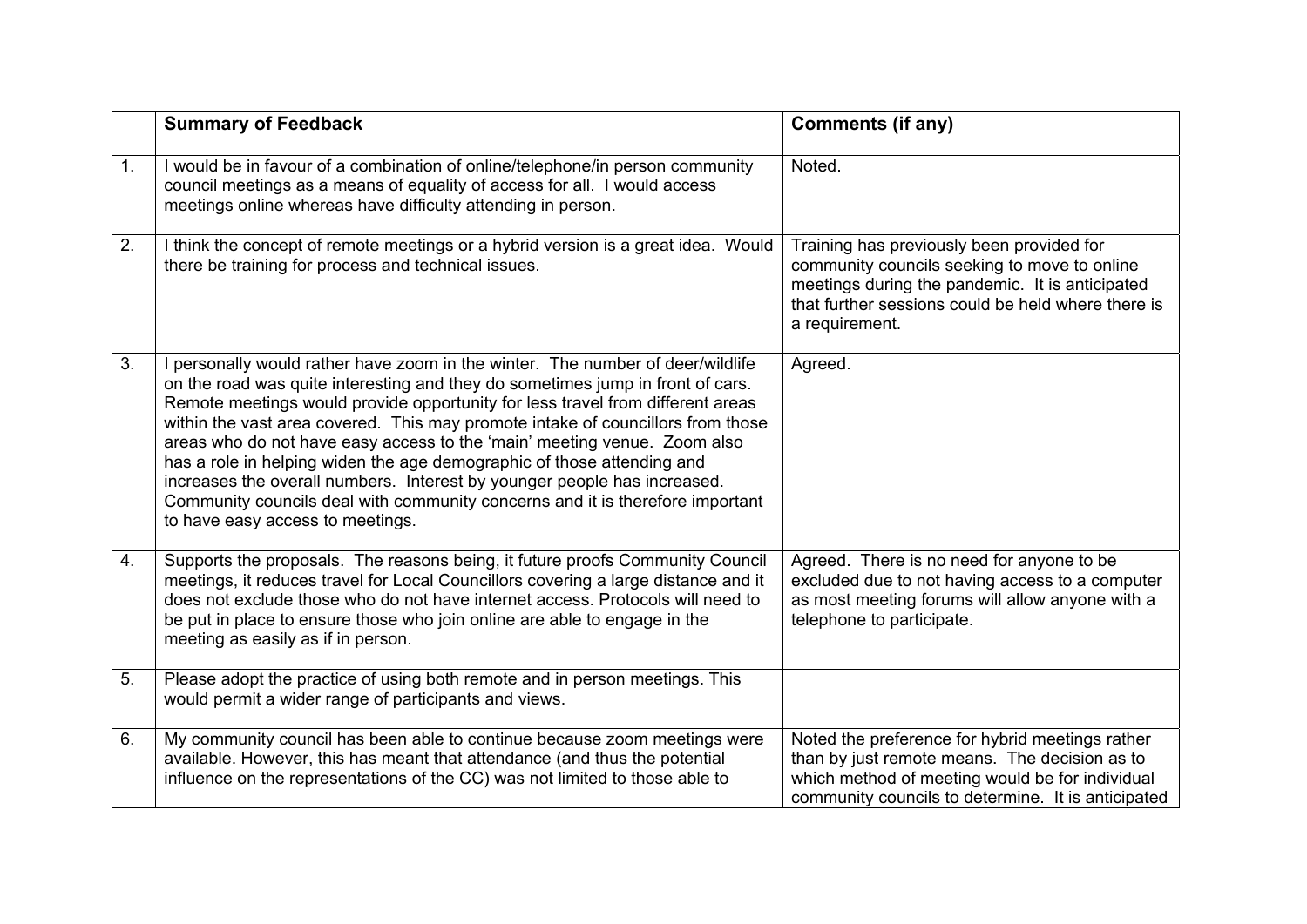|    | attend in person. In theory anyone with an interest could join from anywhere in<br>the world. In our case, this has skewed key decisions of the council.<br>I therefore suggest, in answer to the survey questions, that:<br>1. Meetings should not be allowed in zoom alone. If meetings are to be held in<br>zoom alone, those allowed to speak should be limited to:<br>- the electorate;<br>- local authority councillors;<br>- invited specialist guests (but limited to specific topics).<br>2. Meetings should be a allowed in a hybrid of in-person and zoom to allow<br>attendance by those temporarily away. However, those allowed to speak should<br>be limited as above None of this should prevent written representations from<br>anyone or any topic, but it would keep the meetings and opinions local. | that they will be responsive to the needs of their<br>communities.<br>Also noted comments about restricting access to<br>meetings to only the electorate, guests and local<br>authority councillors. This is not consistent with<br>the overall Scheme which requires all meetings<br>and committees of the community council to<br>be held in public. Further consultation would be<br>required to make any such amendment. As<br>already reported to Council, there will be a wider<br>public consultation undertaken in 2022 that will<br>give opportunity to shape a Scheme for the next 4<br>year term. The current consultation has been<br>restricted to the question of including the option of<br>remote or hybrid meetings as options to safely<br>conduct meetings during the pandemic but will<br>only serve for the remaining term of office (until<br>October 2022). It is recommended that the<br>proposed change not be taken forward at this<br>time on the basis that the author will have<br>opportunity to suggest changes which have a<br>wider impact on the overall governance<br>framework. |
|----|--------------------------------------------------------------------------------------------------------------------------------------------------------------------------------------------------------------------------------------------------------------------------------------------------------------------------------------------------------------------------------------------------------------------------------------------------------------------------------------------------------------------------------------------------------------------------------------------------------------------------------------------------------------------------------------------------------------------------------------------------------------------------------------------------------------------------|---------------------------------------------------------------------------------------------------------------------------------------------------------------------------------------------------------------------------------------------------------------------------------------------------------------------------------------------------------------------------------------------------------------------------------------------------------------------------------------------------------------------------------------------------------------------------------------------------------------------------------------------------------------------------------------------------------------------------------------------------------------------------------------------------------------------------------------------------------------------------------------------------------------------------------------------------------------------------------------------------------------------------------------------------------------------------------------------------------------------|
| 7. | I favour holding community council meetings by combination of remote and in<br>person attendance in compliance with The Equality Act 2010.                                                                                                                                                                                                                                                                                                                                                                                                                                                                                                                                                                                                                                                                               | Noted.                                                                                                                                                                                                                                                                                                                                                                                                                                                                                                                                                                                                                                                                                                                                                                                                                                                                                                                                                                                                                                                                                                              |
| 8. | I do support the principle of community council meeting taking place online or as<br>a hybrid model.<br>OSCR produced guidance on this for community groups, and if what the council<br>is proposing is similar, then I would support it.<br>Weather, geography, disability and carers' responsibilities have always impacted<br>on who could be community council members. Add Covid into the mix (and the<br>uncertainties of what mixing will and won't be allowed moving forwards), and I                                                                                                                                                                                                                                                                                                                            | Noted.                                                                                                                                                                                                                                                                                                                                                                                                                                                                                                                                                                                                                                                                                                                                                                                                                                                                                                                                                                                                                                                                                                              |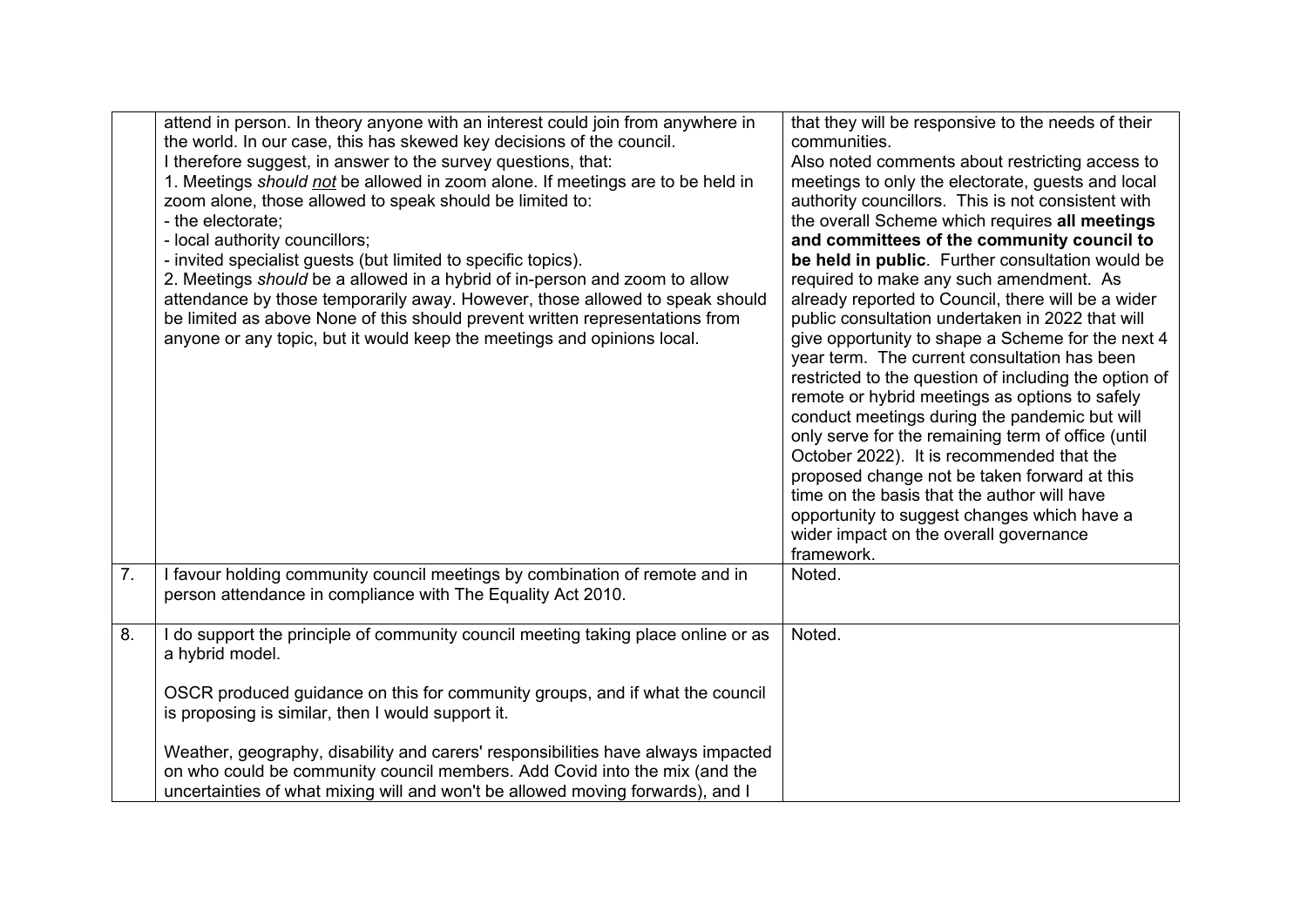|     | think it is only sensible to allow for virtual attendance to enable some of our more<br>vulnerable community to still play a role in their community council.                                                                                                                                                                                                                                                                                                                                                                                                                          |                                                                                                                                                                                                                                                                                                                                                                                                                                                           |
|-----|----------------------------------------------------------------------------------------------------------------------------------------------------------------------------------------------------------------------------------------------------------------------------------------------------------------------------------------------------------------------------------------------------------------------------------------------------------------------------------------------------------------------------------------------------------------------------------------|-----------------------------------------------------------------------------------------------------------------------------------------------------------------------------------------------------------------------------------------------------------------------------------------------------------------------------------------------------------------------------------------------------------------------------------------------------------|
| 9.  | I am in favour of proposals. Use of remote technology became important during<br>lockdowns, but is also very helpful to people like me - I am over 80, and live from<br>30 minutes from the nearest meeting location and to 50 minutes from the other<br>main communities served by my community council. The weather has often<br>been too bad for me to make the journey. I do get to some of the local meetings,<br>but have only been to others when the business was particularly important to<br>me.<br>I can just about get Zoom to function well enough to take part in remote | It is accepted that the technology is not available<br>in all communities within Argyll and Bute and that<br>is why it is important that community councils<br>have the final decision as to how they hold their<br>meetings. The proposals presented seek to<br>provide additional means of meeting but do not<br>remove the current option of in person meetings.<br>In person meetings may be preferred where there<br>are issues with infrastructure. |
|     | meetings, using our Avanti satellite broadband, and if we ever get fibre or other<br>fast broadband (which I doubt will be in my lifetime) it would be quite<br>satisfactory. But there are still households around here with no satellite, landline<br>or 4G to enable remote meetings, so I would be against encouraging Community<br>Councils to meet only by remote means.                                                                                                                                                                                                         |                                                                                                                                                                                                                                                                                                                                                                                                                                                           |
| 10. | I agree with the proposed amendments. We have had more residents attending<br>our own online meetings as this allows those without transport to attend. It is<br>also less damaging to the environment as no matter where within the area we<br>choose to hold our meetings, this involves significant people travelling.                                                                                                                                                                                                                                                              | Noted.                                                                                                                                                                                                                                                                                                                                                                                                                                                    |
| 11. | 1. It is imperative that, in future, attendance (sic) at meetings is both in person<br>and by remote access, regardless of problems arising from Covid-19, other<br>disease pandemics and other impediments to in-person attendance. This<br>provision is for the benefit of both councillors and members of the public<br>attending as observers or as contributors.                                                                                                                                                                                                                  | Changes proposed are in regard to the existing<br>Scheme which, at the time of consulting had 1<br>year left to run. Further consultation on the<br>content of a local Scheme for the next community<br>council term (typically a four year term) will be<br>undertaken upon publication of a new National                                                                                                                                                |
|     | 2. The benefits of enabling remote attendance are especially important in large<br>rural counties such as Argyll and even more so where topography and road<br>infrastructure together with inclement weather can make journeys hazardous in<br>winter.                                                                                                                                                                                                                                                                                                                                | Model Scheme for the Establishment of<br>Community Councils that is anticipated early in<br>2022. This work is being led by the Scottish<br>Executive and is currently ongoing. It is expected<br>that a new national position on remote meetings<br>will be unveiled as part of the review.                                                                                                                                                              |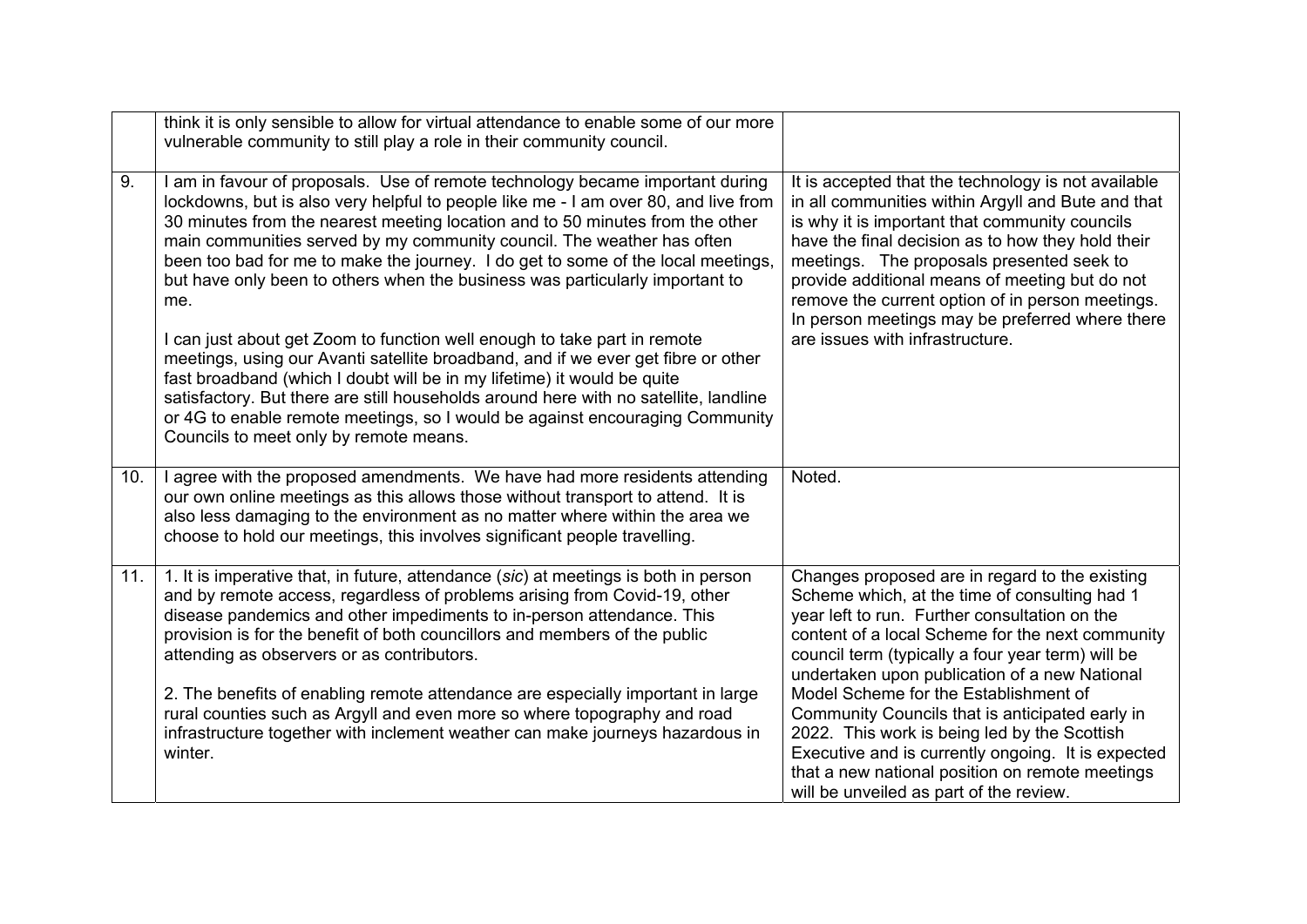| In line with other comments received it is possible<br>to draw a conclusion that in some areas, those<br>without a vehicle, or other means of transport, are |
|--------------------------------------------------------------------------------------------------------------------------------------------------------------|
| being excluded from attending or participating at<br>in person meetings, as are those with caring                                                            |
| There is no suggestion that remote meetings                                                                                                                  |
| must be by video link. A landline or mobile<br>telephone could allow an audio connection and                                                                 |
| ultimately this may be more inclusive than in                                                                                                                |
|                                                                                                                                                              |
| Members will be aware that there has been<br>ongoing discussion about localising democracy                                                                   |
| and comments about legislative changes may be                                                                                                                |
| best served as part of those ongoing discussions.                                                                                                            |
| At present, there is currently an option for<br>community councils to pay travel expenses to                                                                 |
|                                                                                                                                                              |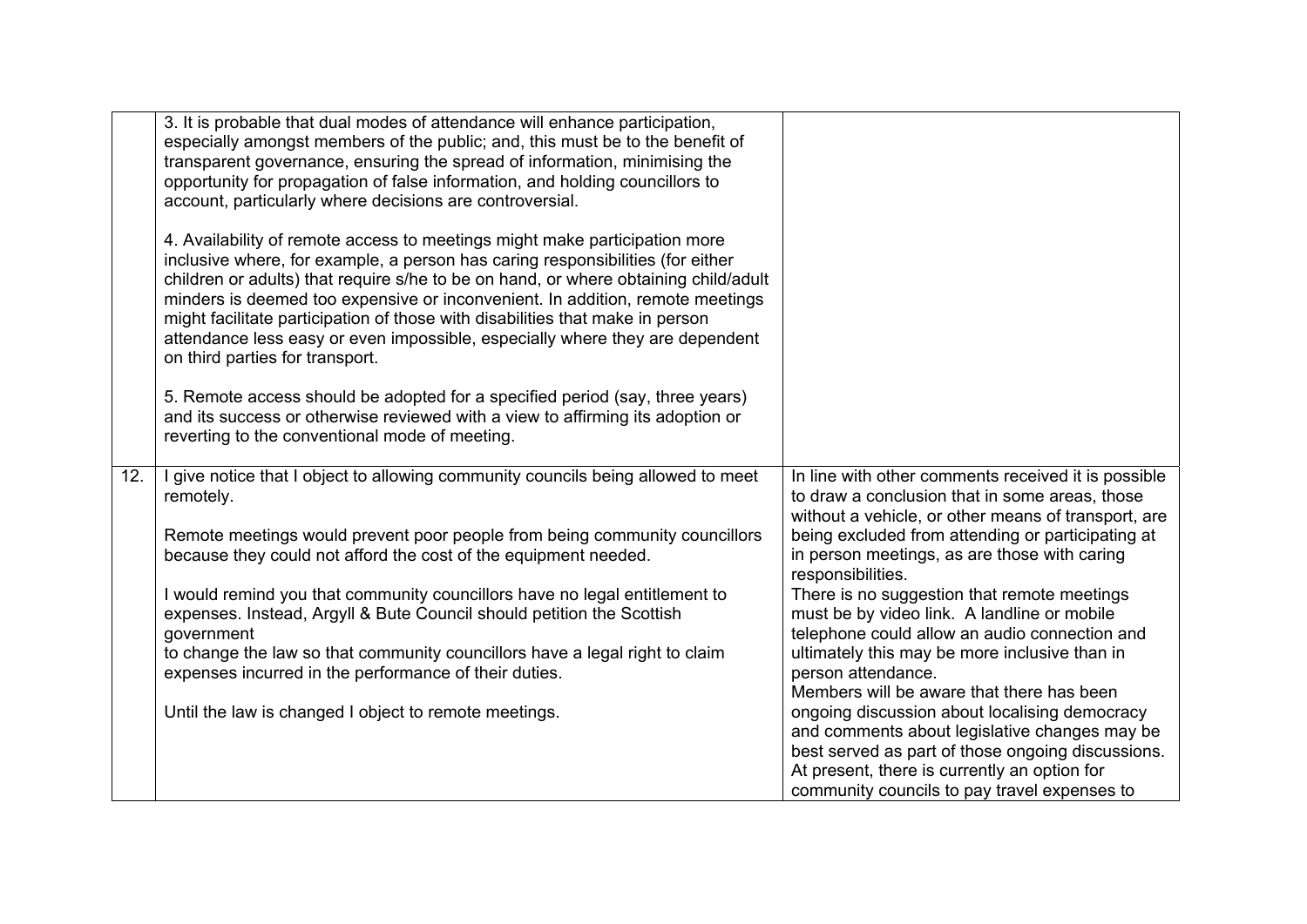|     |                                                                                                                                                                                                                                                                                                                                                                                                                                                                                                                | community councillors or honoraria payments<br>where they are in a position to do so.                                                                                                                                                                                                                                                                                                                                                                                |
|-----|----------------------------------------------------------------------------------------------------------------------------------------------------------------------------------------------------------------------------------------------------------------------------------------------------------------------------------------------------------------------------------------------------------------------------------------------------------------------------------------------------------------|----------------------------------------------------------------------------------------------------------------------------------------------------------------------------------------------------------------------------------------------------------------------------------------------------------------------------------------------------------------------------------------------------------------------------------------------------------------------|
| 13. | I would like community council meetings to be both in person and remote                                                                                                                                                                                                                                                                                                                                                                                                                                        | Noted.                                                                                                                                                                                                                                                                                                                                                                                                                                                               |
| 14. | Many thanks for allowing me to make comment on Community Councils.<br>From previous experience, I am certainly not sure that Community Councils are<br>at present making decisions that have the Community at heart and if they are<br>necessary then their meetings should be done face to face. I think it may be an<br>idea to have some form of overseer attend the odd meeting to ensure that they<br>are operating within the rules and taking decisions to benefit some if not all of<br>the community. | Noted the preference for in person meetings.<br>Within current resource allocations, it would not<br>be possible to provide support to all 56<br>community councils by regularly attending<br>meetings to oversee proceedings. Where<br>communities do not feel that decisions are<br>reflective of their views there is the ability to<br>challenge this. Depending on the circumstances,<br>this may be directly with the community council or<br>via the council. |
| 15. | My choice for delivering Community Council meetings would be the 'hybrid'<br>approach meaning both face-to-face and remote meetings. Having long been an<br>advocate for bringing community councils into the 21st century, hybrid meetings<br>would go at least some way to ensuring the majority of residents have the<br>opportunity to attend.                                                                                                                                                             | The proposals aim to introduce a range of<br>options. As mentioned in an earlier response, the<br>technology to host remote or hybrid meetings is<br>not available in all areas of Argyll and Bute and<br>options as to how to meet are necessary. Where<br>a lack of skills to host online meetings prohibits a                                                                                                                                                     |
|     | As someone who has attended most of our local meetings over the years, it is<br>very depressing to see how few locals attend. This poor attendance of course is<br>not limited to my local community council.                                                                                                                                                                                                                                                                                                  | community council from meeting remotely then<br>training and support can be provided but<br>ultimately the decision will lie with individual<br>community councils.                                                                                                                                                                                                                                                                                                  |
|     | Sadly and despite many requests, my community council has continued to<br>refuse to offer a remote option for their meetings. This has resulted in no<br>meetings for almost 2 years. I consider this unacceptable for local democracy<br>and transparency.                                                                                                                                                                                                                                                    | For similar reasons, Argyll and Bute encourage<br>online presence but do not make the need for a<br>website compulsory. Although not part of the<br>current consultation, there will be a further<br>consultation undertaken on introducing a Scheme                                                                                                                                                                                                                 |
|     | A local face-to-face meeting has now been arranged for November, however as<br>it's taking place in the village hall with covid protocols in place, only a maximum<br>of 20 can attend and all windows will be open with no heating, I'm afraid this is<br>not exactly an attractive arrangement for stimulating greater interest in our local                                                                                                                                                                 | for the next term of office for community councils.<br>This will be launched early in 2022, following on<br>from the anticipated introduction of a new<br>National Model Scheme, currently being reviewed                                                                                                                                                                                                                                                            |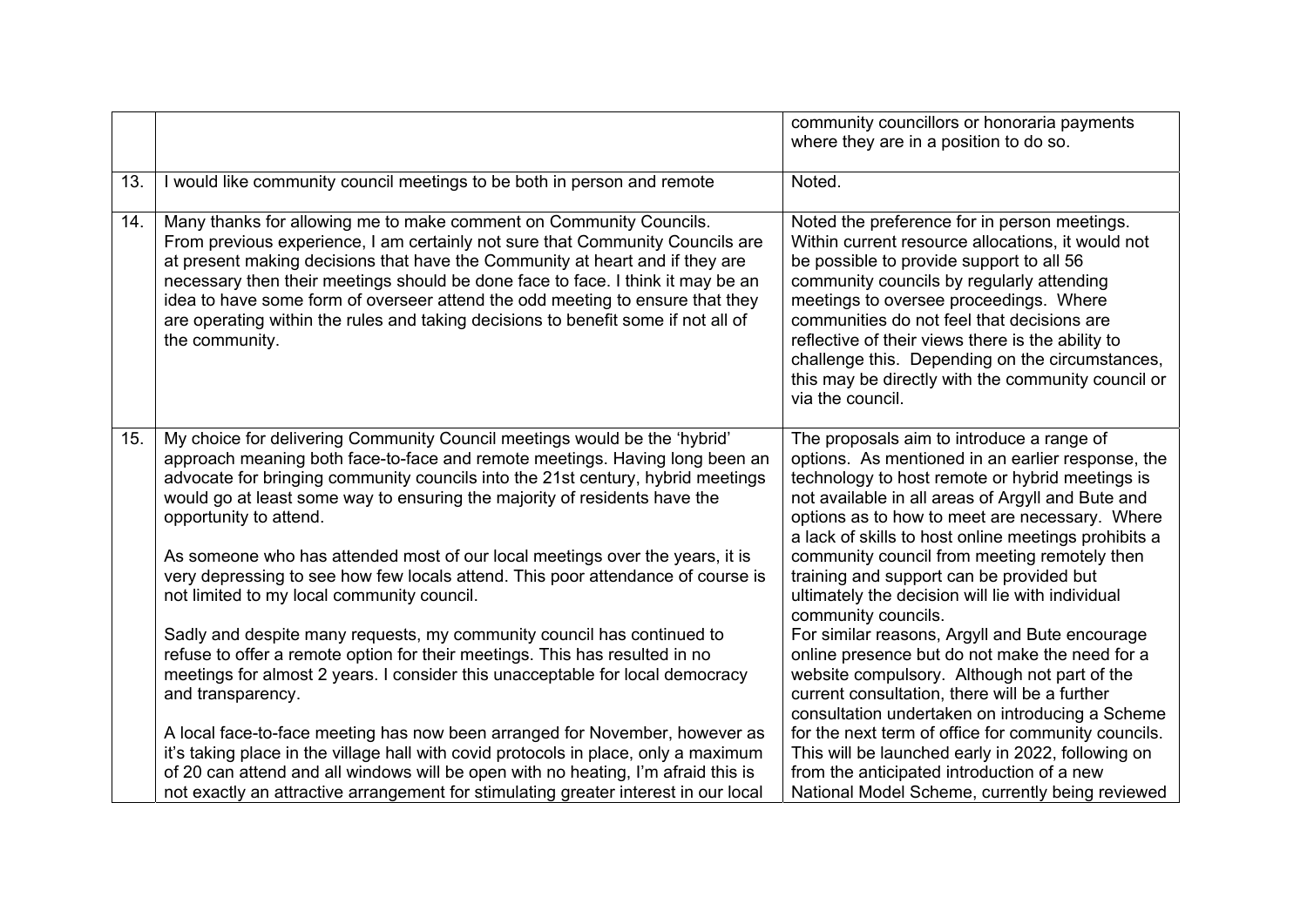|     | community councils.<br>My view therefore is that to fulfil their statutory remit, all community councils<br>should be required to offer a hybrid meeting option.<br>One further area unrelated to meetings, but equally important would be for ABC<br>(or Scottish Government) to consider a portal for all community councils to host<br>their websites in a standardised format. Whilst some of the current CC websites<br>are quite professionally designed, many are very poor and poorly managed with<br>out-of-date data. All up-to-date CC minutes and documents should be available<br>online with easy, uniform accessibility. Unfortunately this is not currently the<br>case.<br>I hope this is helpful to you. | by the Scottish Executive. This will provide a<br>further opportunity to look at the wider provisions<br>of the local Scheme, such as mandatory online<br>presence.                                                                                                                                                                                                                                                                                                                            |
|-----|----------------------------------------------------------------------------------------------------------------------------------------------------------------------------------------------------------------------------------------------------------------------------------------------------------------------------------------------------------------------------------------------------------------------------------------------------------------------------------------------------------------------------------------------------------------------------------------------------------------------------------------------------------------------------------------------------------------------------|------------------------------------------------------------------------------------------------------------------------------------------------------------------------------------------------------------------------------------------------------------------------------------------------------------------------------------------------------------------------------------------------------------------------------------------------------------------------------------------------|
| 16. | I would like to say I am in favour of having Community Council meetings to be<br>held remotely, or by hybrid means. This is providing proper funding and training<br>is provided                                                                                                                                                                                                                                                                                                                                                                                                                                                                                                                                           | As a meeting cost, any subscription can be met<br>from the administration grant current provided by<br>the Council and this has been reflected in the<br>amended Scheme being presented for approval.<br>Training has and can continue to be made<br>available for those who have not had the benefit<br>of using remote technology through the lockdown.                                                                                                                                      |
| 17. | I believe that allowing meetings (other than the AGM) to be held using electronic<br>communication would be a good thing and support the idea.                                                                                                                                                                                                                                                                                                                                                                                                                                                                                                                                                                             | Community councils are currently able to conduct<br>AGM meetings by remote means in terms of the<br>temporary departure previously approved by<br>council. Having received no reported issues it is<br>not proposed that AGMs are treated differently.<br>However, the amendments proposed at this time<br>would only be for a period of one year and may<br>offer a trial phase. The council can also be led on<br>this issue by the new National Model Scheme,<br>anticipated in early 2022. |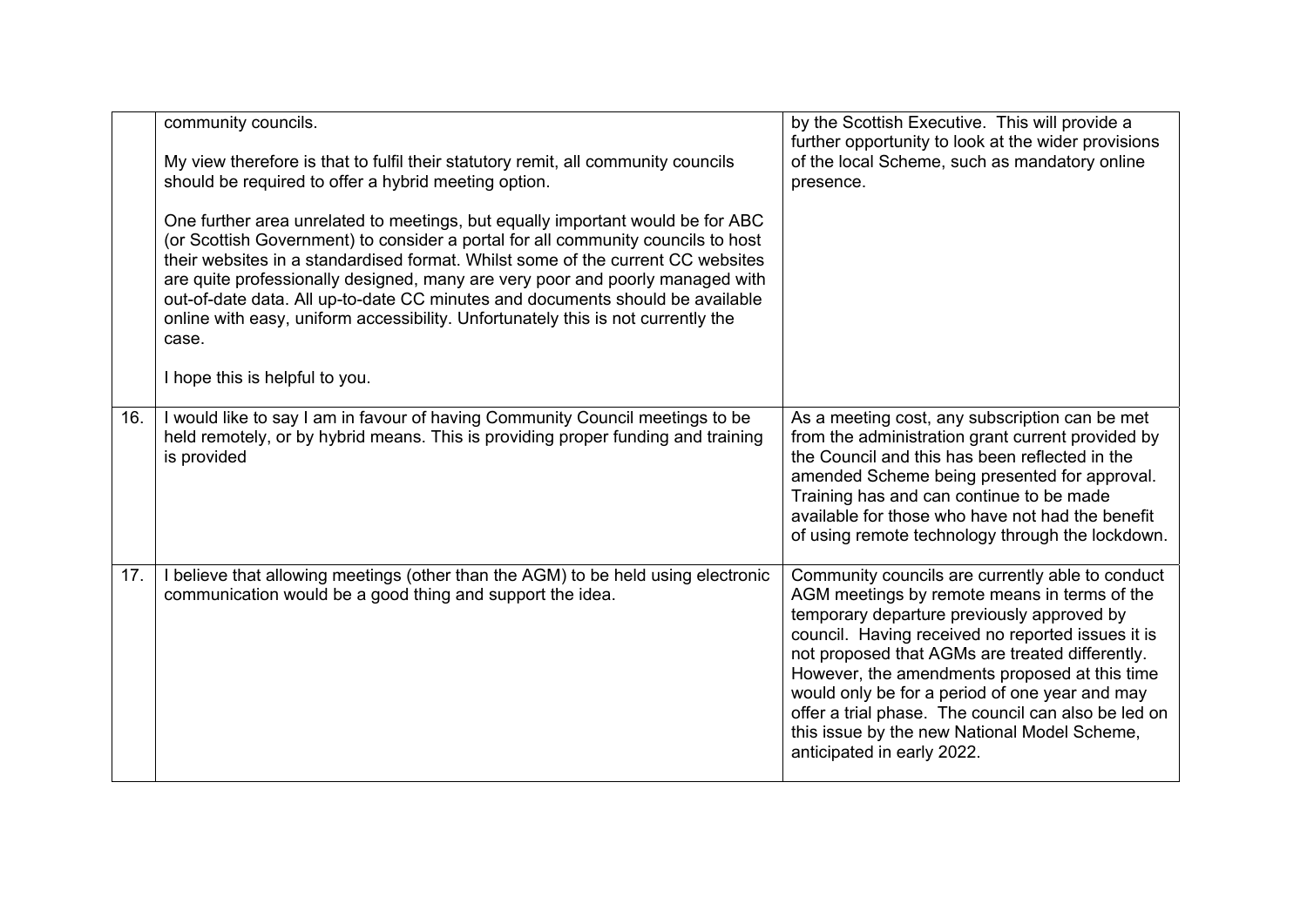| 18. | The members of Lochgoil Community Council wish to confirm our agreement<br>with the proposed change to the scheme for community councils:<br>to allow community council meetings:<br>1. to be held by remote means; and 2. to be held by combination of remote and<br>in person attendance.                                                                                                                                                                                                                                                                                                                                                                                                                            | Noted.                                                                                                                                                                                                                                                                                                                                                                                                                                                                      |
|-----|------------------------------------------------------------------------------------------------------------------------------------------------------------------------------------------------------------------------------------------------------------------------------------------------------------------------------------------------------------------------------------------------------------------------------------------------------------------------------------------------------------------------------------------------------------------------------------------------------------------------------------------------------------------------------------------------------------------------|-----------------------------------------------------------------------------------------------------------------------------------------------------------------------------------------------------------------------------------------------------------------------------------------------------------------------------------------------------------------------------------------------------------------------------------------------------------------------------|
| 19. | I understand that there is an ongoing consultation process regarding the way in<br>which community councils can meet in the future because of the social<br>distancing requirements, etc. In the first instance having online community<br>council meetings would result in even less participation by residents. Online<br>meetings would probably result in even less information being disseminated to<br>local communities (currently who gets to receive information that should be in<br>the public domain is already not easy to come by).<br>The consultation process should have a wider remit. It should allow residents to<br>question the objectivity of community councils when most members are not even | As with previous feedback provided, there will be<br>a wider consultation conducted early in 2022,<br>following on from publication of a revised National<br>Model Scheme for the Establishment of<br>Community Councils anticipated from the Scottish<br>Executive. The current consultation seeks to put<br>in place changes that will only have effect over<br>the remaining term of office of the current<br>community councils (the term will end in October<br>2022). |
|     | elected. How can such a situation be described as the first tier of representation<br>when friends of friends can be invited to sit on community councils without the<br>legal requirement for an election?                                                                                                                                                                                                                                                                                                                                                                                                                                                                                                            | The comments relevant to the current<br>consultation have been noted. Any remote<br>meetings would need to be accessible to the<br>public and therefore comments about less                                                                                                                                                                                                                                                                                                 |
|     | I recognise that an issue with having 100% elected community councillors is that<br>there are often no candidates. I understand that no candidates standing for<br>election inevitably results in individuals being invited to be councillors by other<br>council members. This very subjective cronyism is not good for the wider<br>community, even though some councillors so appointed do actually and<br>genuinely serve their communities.                                                                                                                                                                                                                                                                       | information being available should not be relevant<br>as public could still choose to attend meetings<br>held by remote means. In addition, there will still<br>be a requirement to keep communities informed<br>of the work of the community council by<br>publishing agenda and minutes of meetings in the<br>local area (while websites and social media are                                                                                                             |
|     | Reasons why there are rarely any candidates willing to stand for election to<br>community councils could well be because the vast majority of residents are not<br>even aware community councils exists, and if they do, do they know what<br>community councils actually do? What is their remit? What is their purpose?<br>What checks and balances are in place to ensure objectivity, impartiality,<br>transparency, etc, etc? These issues are probably for the council proper - in this<br>case Argyll & Bute - to address.                                                                                                                                                                                      | recommended as a means for keeping<br>communities informed, the official requirement is<br>that these documents should be posted in public<br>places such as noticeboards or in libraries)<br>In terms of comments about most members not<br>being elected, this is not currently possible with<br>only 1/3 of the spaces on a community council<br>being filled by co-opted members. Co-option is a                                                                        |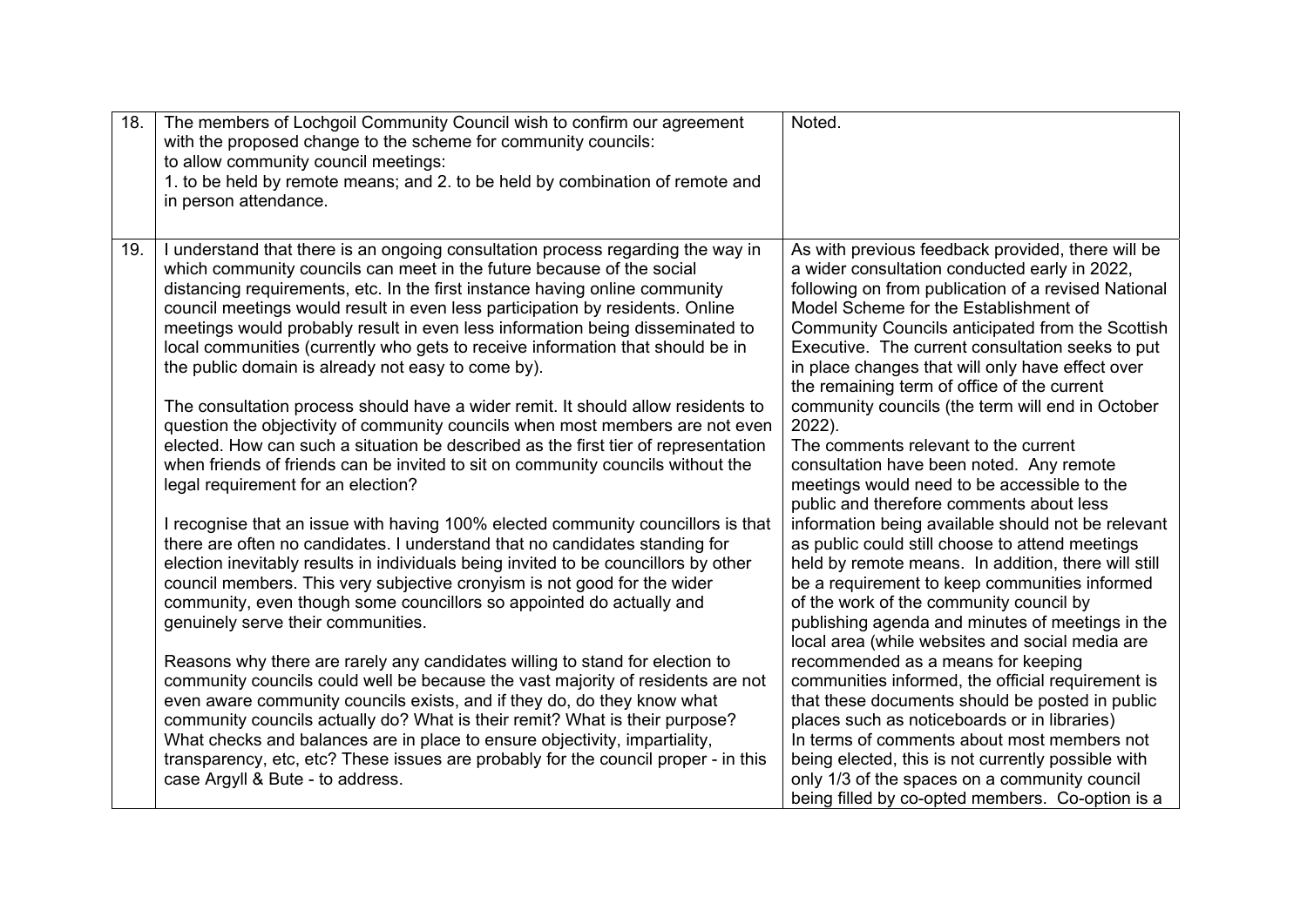|     | Information dissemination from community councils to the communities they<br>supposedly represent is another issue that needs addressing. To merely advise<br>people to search online for information about their local community council's<br>agendas and minutes, etc, is to make the false assumption that all residents<br>have access to the internet. They do not. And not all of those who do have<br>internet access know how to carry out effective and meaningful searches.<br>A quarterly printed newsletter to all households would be one way to address<br>information dissemination, with additional newsletters on a needs basis (such as<br>recent information regarding booster jabs against coronavirus; not everyone<br>within my community council area received such potentially important<br>information). And each newsletter for each community council should be to a<br>standard format, etc, etc, and across all community councils. | method of filling a casual vacancy on a temporary<br>basis until the next electoral process is held.<br>The statutory purpose for community<br>councils is "In addition to any other<br>purpose which a community council may<br>pursue, the general purpose of a<br>community council shall be to ascertain,<br>co-ordinate and express to the local<br>authorities for its area, and to public<br>authorities, the views of the community<br>which it represents, in relation to matters<br>for which those authorities are<br>responsible, and to take such action in<br>the interests of that community as<br>appears to it to be expedient and<br>practicable"<br>The remit is generally vague and role of<br>community council is voluntary.<br>Therefore there is not a one size fits all<br>description of what a community council<br>will involve itself in. |
|-----|------------------------------------------------------------------------------------------------------------------------------------------------------------------------------------------------------------------------------------------------------------------------------------------------------------------------------------------------------------------------------------------------------------------------------------------------------------------------------------------------------------------------------------------------------------------------------------------------------------------------------------------------------------------------------------------------------------------------------------------------------------------------------------------------------------------------------------------------------------------------------------------------------------------------------------------------------------------|------------------------------------------------------------------------------------------------------------------------------------------------------------------------------------------------------------------------------------------------------------------------------------------------------------------------------------------------------------------------------------------------------------------------------------------------------------------------------------------------------------------------------------------------------------------------------------------------------------------------------------------------------------------------------------------------------------------------------------------------------------------------------------------------------------------------------------------------------------------------|
| 20. | I am in favour of remote access to community councils.<br>I don't have strong views between hybrid or completely remote. I think this<br>decision could be left to each council. It would be good for the environment if no<br>car travel was used for any meeting.<br>I would appreciate the ability to watch and listen to community council meetings.<br>It would be good to be able to make a point by typing in a short comment.                                                                                                                                                                                                                                                                                                                                                                                                                                                                                                                            | Noted.                                                                                                                                                                                                                                                                                                                                                                                                                                                                                                                                                                                                                                                                                                                                                                                                                                                                 |
| 21. | The second proposal that allowed for a combination of remote and in-person<br>attendance at meetings is the one which Helensburgh Community Council<br>favour, having recently tried our first face-to-face meeting in October since<br>COVID struck. It worked well but there was understandable reluctance from a                                                                                                                                                                                                                                                                                                                                                                                                                                                                                                                                                                                                                                              | Noted.                                                                                                                                                                                                                                                                                                                                                                                                                                                                                                                                                                                                                                                                                                                                                                                                                                                                 |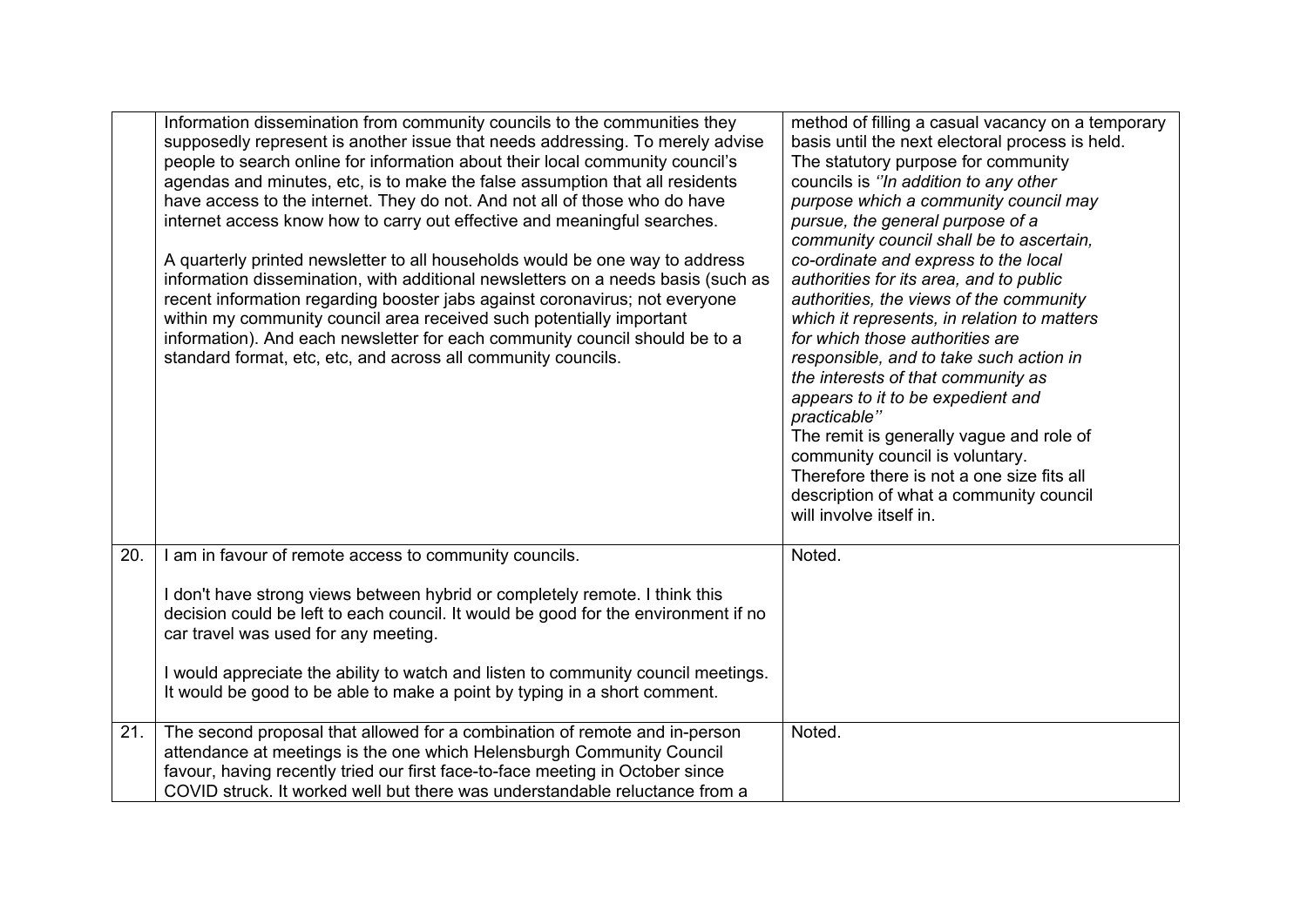|     | number who felt vulnerable. The proposal allows us an option to continue to<br>function until such time as the pandemic eases.<br>In addition we run a successful webinar programme via ZOOM. This has<br>attracted widespread public support who are now used to the system. This<br>means that they have familiar access to our monthly meetings.                                                                                                                                                                                                          |                                                                                                                                                                                                                                                                                  |
|-----|--------------------------------------------------------------------------------------------------------------------------------------------------------------------------------------------------------------------------------------------------------------------------------------------------------------------------------------------------------------------------------------------------------------------------------------------------------------------------------------------------------------------------------------------------------------|----------------------------------------------------------------------------------------------------------------------------------------------------------------------------------------------------------------------------------------------------------------------------------|
| 22. | I moved to the area in March last year. Because of Covid no CC meetings were<br>held until last month - 18 months without a meeting. Apparently my community<br>council struggled with the technology to hold on line meetings.<br>Having now been to two meetings I appear to be the only member of the public<br>attending - which begs all sorts of questions about Community engagement.<br>Any efforts/ processes to facilitate having meetings where members of the<br>community can contribute must be seen as a priority for Argyll and Bute Council | As mentioned previously, there has been an offer<br>of assistance to community groups (including<br>community councils) to train them on holding<br>online meetings during the pandemic and this can<br>be offered again to those who did not choose to<br>meet by remote means. |
|     | if local democracy is to work and the views of a select few are not allowed to<br>represent the views of the wider community.                                                                                                                                                                                                                                                                                                                                                                                                                                |                                                                                                                                                                                                                                                                                  |
| 23. | Iona Community Council has found that engagement increased with our online<br>public meetings and it was certainly easier to secure attendance from off island<br>organisations as there is much less requirement for time and no resources<br>required for travel and accommodation.                                                                                                                                                                                                                                                                        | We recognise there are issues with the<br>infrastructure which may prohibit all community<br>councils from holding remote meetings. The<br>consultation seeks to add remote and/or hybrid<br>meetings as an option but the choice of how                                         |
|     | There are challenges too and for our community that was inclusion as not<br>everyone has the equipment or skill to attend an online event. We were able to<br>assist with technical help and used a platform which allowed people to phone in.                                                                                                                                                                                                                                                                                                               | meetings take place will be one for each<br>community council to take.                                                                                                                                                                                                           |
|     | With so much online, people were motivated to learn.                                                                                                                                                                                                                                                                                                                                                                                                                                                                                                         | In regards to financial support for hybrid<br>equipment, at the moment there is no funding                                                                                                                                                                                       |
|     | The broadband infrastructure is an issue too. We don't have fibre and the<br>existing network is at capacity so people do have problems joining, speaking and<br>using their video.                                                                                                                                                                                                                                                                                                                                                                          | from within the community council budget that<br>could accommodate purchase of equipment.<br>Levels of grant support are generally part of the<br>consultation when framing a new/amended                                                                                        |
|     | Online meetings allowed us to continue when we couldn't meet in person so we<br>found work rounds, asked contributors to send in reports in case of connection                                                                                                                                                                                                                                                                                                                                                                                               | Scheme for the next term of office and as such<br>are set for a four year term. With a new term<br>commencing next October, it had been agreed                                                                                                                                   |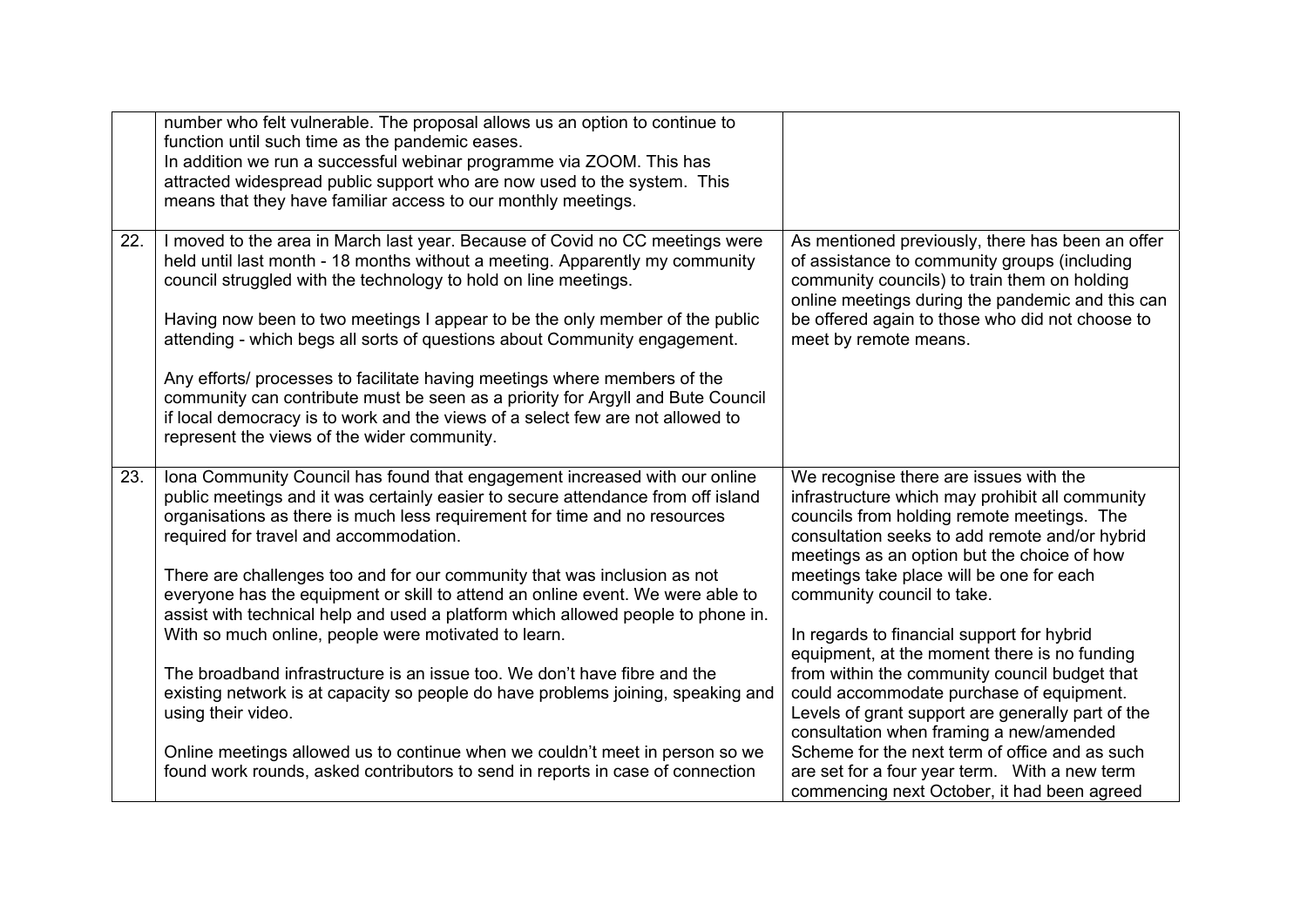|     | issues and coached people. In person meetings would be our preference but we<br>have seen the benefits of online and would like to hold onto that.                                                                                                                                                                                                                                                                                                                            | that the council will hold a further consultation on<br>the wider elements of the Scheme early next year<br>when there will be opportunity to comment on                                       |
|-----|-------------------------------------------------------------------------------------------------------------------------------------------------------------------------------------------------------------------------------------------------------------------------------------------------------------------------------------------------------------------------------------------------------------------------------------------------------------------------------|------------------------------------------------------------------------------------------------------------------------------------------------------------------------------------------------|
|     | Overall we would like to hold our public meetings in person but with the<br>opportunity to hold an online meeting if required (say if the weather was very<br>poor or our venue was unavailable). A hybrid meeting would be very useful to<br>bring in off island people on a more regular basis.                                                                                                                                                                             | grant levels and other support levels available.<br>This will also allow opportunity to consider the<br>new Model National Scheme, currently under<br>review, and anticipated early next year. |
|     | I have attended hybrid meetings previously and they can be a challenge. The<br>format of a CC meeting though would work well if the online person is delivering<br>a report and answering queries. It also gives an opportunity for a wider audience<br>and facilities like chat functions can help.                                                                                                                                                                          |                                                                                                                                                                                                |
|     | The issue with hybrid meetings will be equipment. Because our online meetings<br>have been from our homes, our public venues don't have video conferencing<br>equipment and investment will be required to fit them out. What works in your<br>house isn't suitable for a hybrid event so it isn't as simple as bringing along a<br>laptop. Would the council be able to look at grants to help with this? I<br>acknowledge that any equipment would be not for CC use alone. |                                                                                                                                                                                                |
|     | In summary, Iona Community Council would like to retain the ability to hold<br>remote meetings and also to hold hybrid meetings when required. This flexibility<br>would be very welcome.                                                                                                                                                                                                                                                                                     |                                                                                                                                                                                                |
| 24. | <b>COMMENTS FROM STRACHUR COMMUNITY COUNCIL ON REMOTE AND</b><br><b>HYBRID MEETINGS</b>                                                                                                                                                                                                                                                                                                                                                                                       | 1. Correct – the proposals offer an<br>additional choice regarding how<br>meetings are held.                                                                                                   |
|     | 1. This proposal Is worth exploring on the understanding that there would be no<br>obligation on Community Councils to offer online participation nor any<br>expectation that they would do so.                                                                                                                                                                                                                                                                               | 2. Noted but previous comments apply, in<br>attending remote meetings could be by<br>audio only.                                                                                               |
|     | 2. Whilst remote meetings could be useful as an emergency stop-gap measure<br>to deal with urgent CC business where normal meetings were not possible (e.g.<br>in the event of further lockdowns), it should be recognised that they would                                                                                                                                                                                                                                    | 3. Agreed, the infrastructure throughout<br>the area may not permit hybrid<br>meetings.                                                                                                        |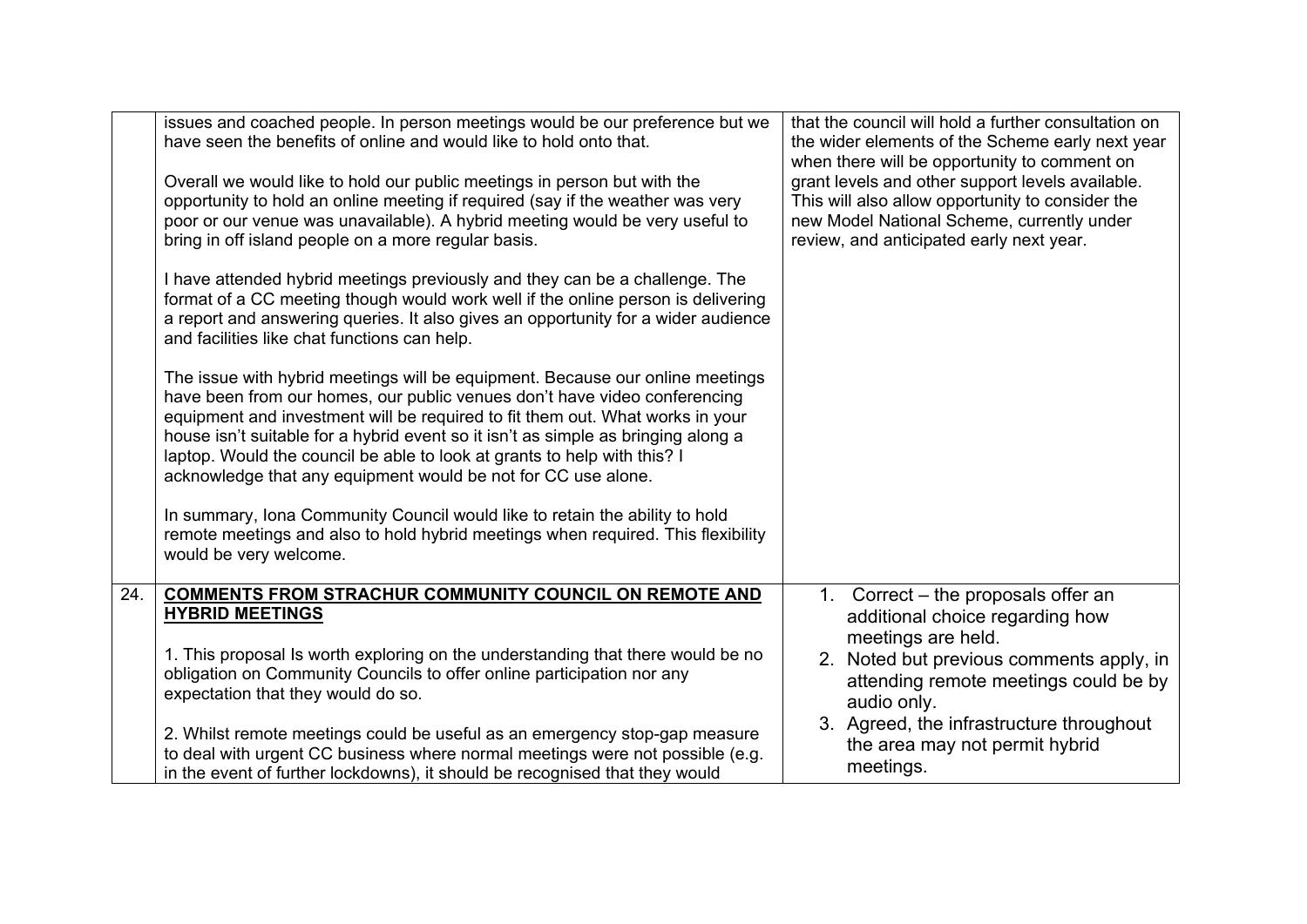|     | disenfranchise members of the public who do not have the necessary<br>technology.<br>3. Hybrid meetings might improve participation by members of the public, but<br>only where broadband connections were reliable.<br>4. If it is decided that remote and/or hybrid meetings should be either obligatory<br>or expected, or that they should be encouraged by Argyll & Bute Council,<br>funding would need to be available for the purchase of necessary IT equipment,<br>including computers for all Community Councillors.<br>5. Residents were asked their views via the Strachur & District Newsletter and<br>the Community Facebook page. As no comments were received, there appears<br>to be no enthusiasm in the community for remote and/or hybrid meetings and we<br>have no evidence whether or not they would improve the 'attendance' of<br>residents.                           | 4. The amendments proposed will not be<br>obligatory.<br>5. Noted the community consultation<br>work undertaken. Community<br>Councils should be responsive to the<br>needs of their community when<br>determining what method of meeting<br>may serve them best. |
|-----|-------------------------------------------------------------------------------------------------------------------------------------------------------------------------------------------------------------------------------------------------------------------------------------------------------------------------------------------------------------------------------------------------------------------------------------------------------------------------------------------------------------------------------------------------------------------------------------------------------------------------------------------------------------------------------------------------------------------------------------------------------------------------------------------------------------------------------------------------------------------------------------------------|-------------------------------------------------------------------------------------------------------------------------------------------------------------------------------------------------------------------------------------------------------------------|
| 25. | Tiree Community Council have discussed this topic at several (online) public<br>meetings over the last few months, asking for feedback. We have also asked<br>constituents to write to us through the island's fortnightly newsletter.<br>We are aware of at least three regular attenders at our past face-to-face meetings<br>who do not attend our online meetings. One of these has told us they prefer<br>physical meetings in the hall. Although agencies on the island have worked hard<br>during the pandemic to combat digital exclusion, it still exists. Poor connectivity<br>has sometimes meant that councillors and members of the public have found it<br>hard to express themselves online.<br>However, the unanimous opinion of the council, and the overwhelming feedback<br>to us, are extremely positive about online meetings. A number of issues have been<br>brought up: | Noted the feedback received and the positive<br>impact holding remote meetings has had in the<br>experience of Tiree Community Council.                                                                                                                           |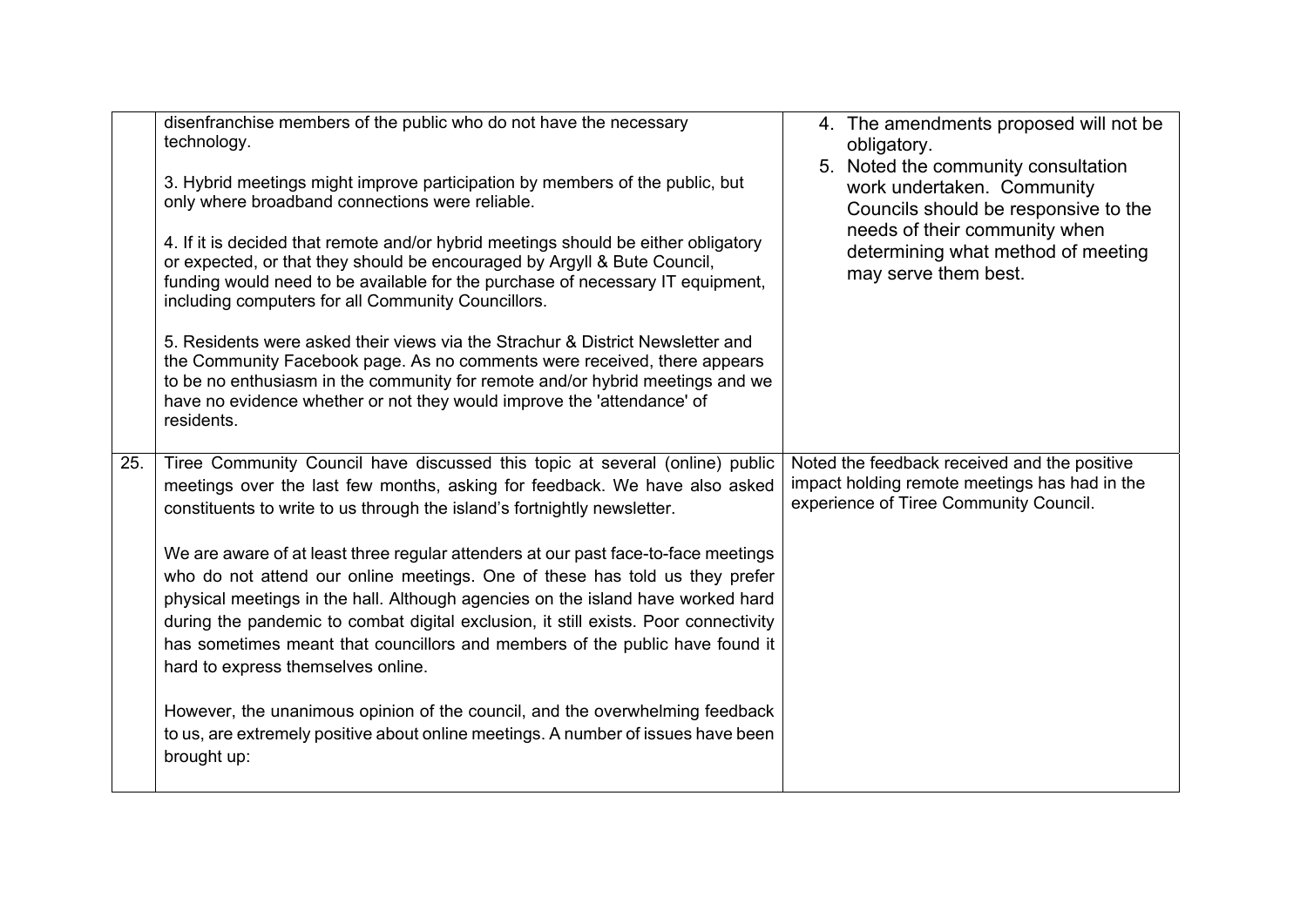|     | Tiree Community Council is fortunate in having several members who<br>$\bullet$                                                |                                                                                       |
|-----|--------------------------------------------------------------------------------------------------------------------------------|---------------------------------------------------------------------------------------|
|     | work professionally with IT systems                                                                                            |                                                                                       |
|     | Our attendance has increased from 5-15 before March 2020 to 15-30                                                              |                                                                                       |
|     | today. During lockdown, attendance went as high as sixty                                                                       |                                                                                       |
|     | People who are not able to attend face-to-face meetings due to care<br>$\bullet$                                               |                                                                                       |
|     | commitments or disability are now able to join online                                                                          |                                                                                       |
|     | The chat function allows contributions during meetings                                                                         |                                                                                       |
|     | The screenshare function allows documents and maps to be displayed<br>during the meeting                                       |                                                                                       |
|     | The translation function has meant that we can provide simultaneous<br>translation of proceedings into Gaelic, a world first   |                                                                                       |
|     | Argyll and Bute councillors, who all live off the island, are now able to join                                                 |                                                                                       |
|     | our meetings easily, and their attendance has greatly increased. This                                                          |                                                                                       |
|     | addresses the democratic deficit - caused by the lack of resident                                                              |                                                                                       |
|     | councillors - suffered by Tiree                                                                                                |                                                                                       |
|     | Visiting speakers can easily join our meetings, and this has also increased<br>significantly                                   |                                                                                       |
|     |                                                                                                                                |                                                                                       |
|     | We believe that the connectivity of our public spaces on the island make hybrid<br>meetings more of a challenge at the moment. |                                                                                       |
|     |                                                                                                                                |                                                                                       |
|     | Tiree Community Council therefore strongly supports an ability for community                                                   |                                                                                       |
|     | councils to continue to be allowed to hold online meetings. We do recognise that                                               |                                                                                       |
|     | face-to-face meetings still have a place, and we aim to hold at least two of our ten                                           |                                                                                       |
|     | public meetings a year in the public hall.                                                                                     |                                                                                       |
| 26. | Rhu & Shandon Community Council approve that the existing Scheme for                                                           | Noted the feedback received. The comments                                             |
|     | the Establishment of Community Councils in Argyll and Bute be amended                                                          | regarding voting by email would be something                                          |
|     | to allow Community Council meetings to be held by combination of                                                               | that could be explored in terms of future<br>amendments to the Scheme. This, however, |
|     |                                                                                                                                | would be reserved to those attending the meeting                                      |
|     |                                                                                                                                | (attendance being amended to include those                                            |